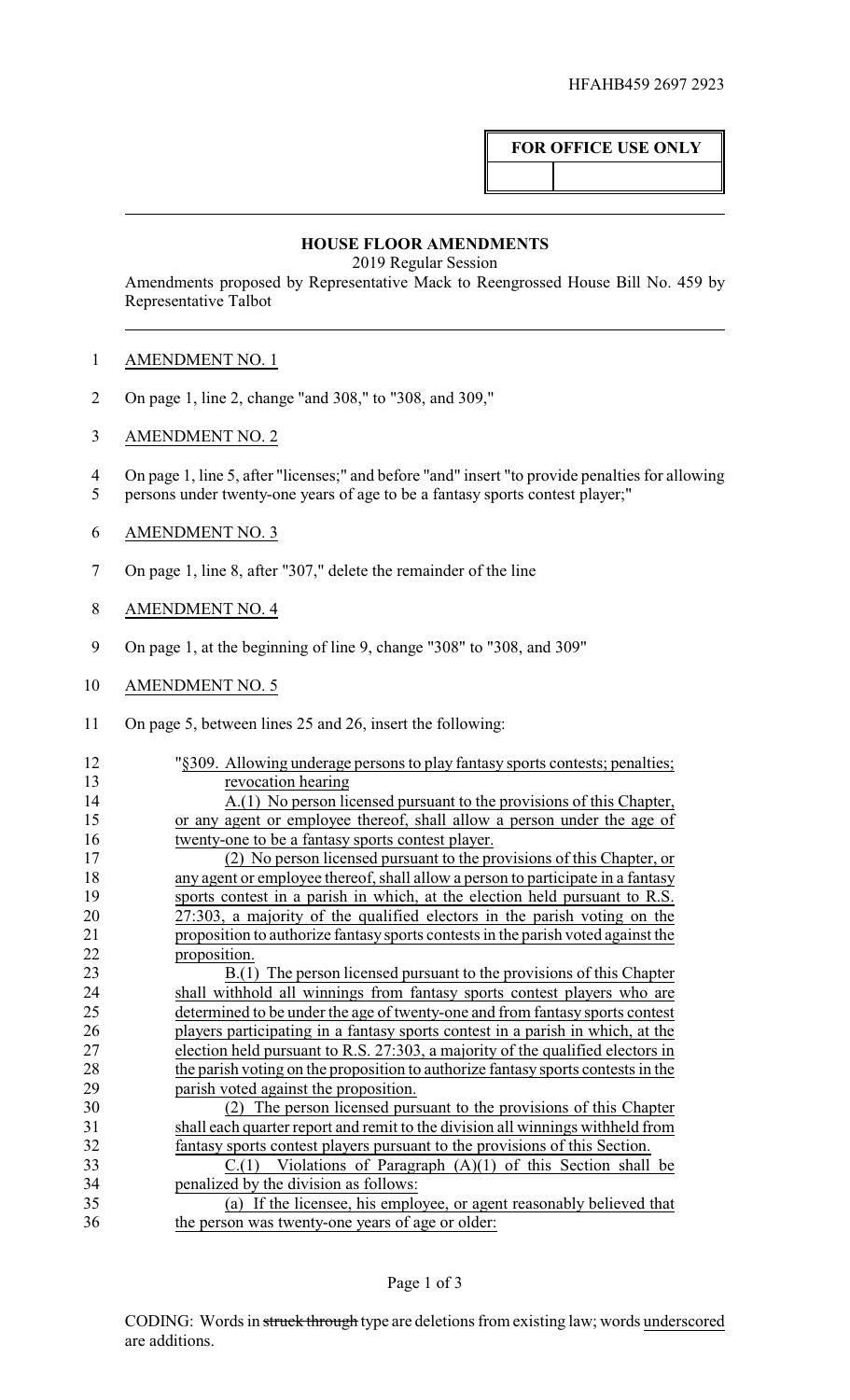| $\mathbf{1}$   | (i) For a first or second violation, a fine of one thousand dollars shall       |
|----------------|---------------------------------------------------------------------------------|
| $\overline{2}$ | be imposed.                                                                     |
| $\overline{3}$ | (ii) For a third or subsequent violation, a license revocation hearing          |
| $\overline{4}$ | shall be conducted at which time the board shall determine whether or not       |
| 5              | there are extenuating circumstances pursuant to which a license suspension      |
| 6              | or revocation should not be imposed. At the conclusion of the hearing, the      |
| $\overline{7}$ | board may revoke or suspend the license or, in lieu of the revocation or        |
| 8              | suspension of a license, the board may impose a civil penalty not to exceed     |
| 9              | fifty thousand dollars for each violation. Payment of the civil penalty shall   |
| 10             | be a requirement for the retention of the license held by the entity.           |
| 11             | (b) If the licensee, his employee, or agent is shown to have known              |
| 12             | or reasonably believed he was allowing a person under the age of twenty-one     |
| 13             | years to be a fantasy sports contest player, or for allowing a person under the |
| 14             | age of fifteen years to be a fantasy sports contest player regardless of what   |
| 15             | the licensee, his employee, or agent knew or reasonably believed about the      |
| 16             | age of that person:                                                             |
| 17             | (i) For a first or second violation, license revocation may be imposed.         |
| 18             | (ii) For a first or second violation, a fine of one thousand dollars shall      |
| 19             | be imposed if the license is not revoked.                                       |
| 20             | (iii) For a third or subsequent violation, a license revocation hearing         |
| 21             | shall be conducted at which time the board shall determine whether or not       |
| 22             | there are extenuating circumstances pursuant to which a license suspension      |
| 23             | or revocation should not be imposed. At the conclusion of the hearing, the      |
| 24             | board may revoke or suspend a license or, in lieu of the revocation or          |
| 25             | suspension of a license, the board may impose a civil penalty not to exceed     |
| 26             | fifty thousand dollars for each violation. Payment of the civil penalty shall   |
| 27             | be a requirement for the retention of the license held by the entity.           |
| 28             | (2) Violations of Paragraph $(A)(2)$ of this Section shall be penalized         |
| 29             | by the division as follows:                                                     |
| 30             | For a first or second violation, license revocation may be<br>(a)               |
| 31             | imposed.                                                                        |
| 32             | (b) For a first or second violation, a fine of one thousand dollars shall       |
| 33             | be imposed if the license is not revoked.                                       |
| 34             | (c) For a third or subsequent violation, a license revocation hearing           |
| 35             | shall be conducted at which time the board shall determine whether or not       |
| 36             | there are extenuating circumstances pursuant to which a license suspension      |
| 37             | or revocation should not be imposed. At the conclusion of the hearing, the      |
| 38             | board may revoke or suspend a license or, in lieu of the revocation or          |
| 39             | suspension of a license, the board may impose a civil penalty not to exceed     |
| 40             | fifty thousand dollars for each violation. Payment of the civil penalty shall   |
| 41             | be a requirement for the retention of the license held by the entity.           |
| 42             | $D(1)$ A licensee shall be provided notice of the charged violation             |
| 43             | and may concede the violation and accept the penalty or may deny the            |
| 44             | violation and demand a hearing be held, pursuant to R.S. 27:25, to make a       |
| 45             | determination regarding the charge.                                             |
| 46             | (2) A violation shall have occurred only if the charged violation is            |
| 47             | conceded by the licensee to have occurred or is found to have occurred at a     |
| 48             | hearing held for that purpose.                                                  |
| 49             | (3) For the purposes of determining whether a second or subsequent              |
| 50             | violation has occurred, every violation shall have occurred on a separate       |
| 51             | occasion, at the same licensed location, and only violations that have          |
| 52             | occurred within a one-year period, regardless of when they were charged,        |
| 53             | conceded, or found to have occurred, shall be considered.                       |
| 54             | (4) For persons having more than one license issued pursuant to the             |
| 55             | provisions of this Chapter, license revocation as provided in this Subsection,  |
| 56             | shall only apply to the license of the fantasy sports contest operator of the   |
| 57             | platform on which the violation occurred.                                       |
| 58             | $E(1)$ It is unlawful for any person under twenty-one years of age to           |
| 59             | be a fantasy sports contest player.                                             |